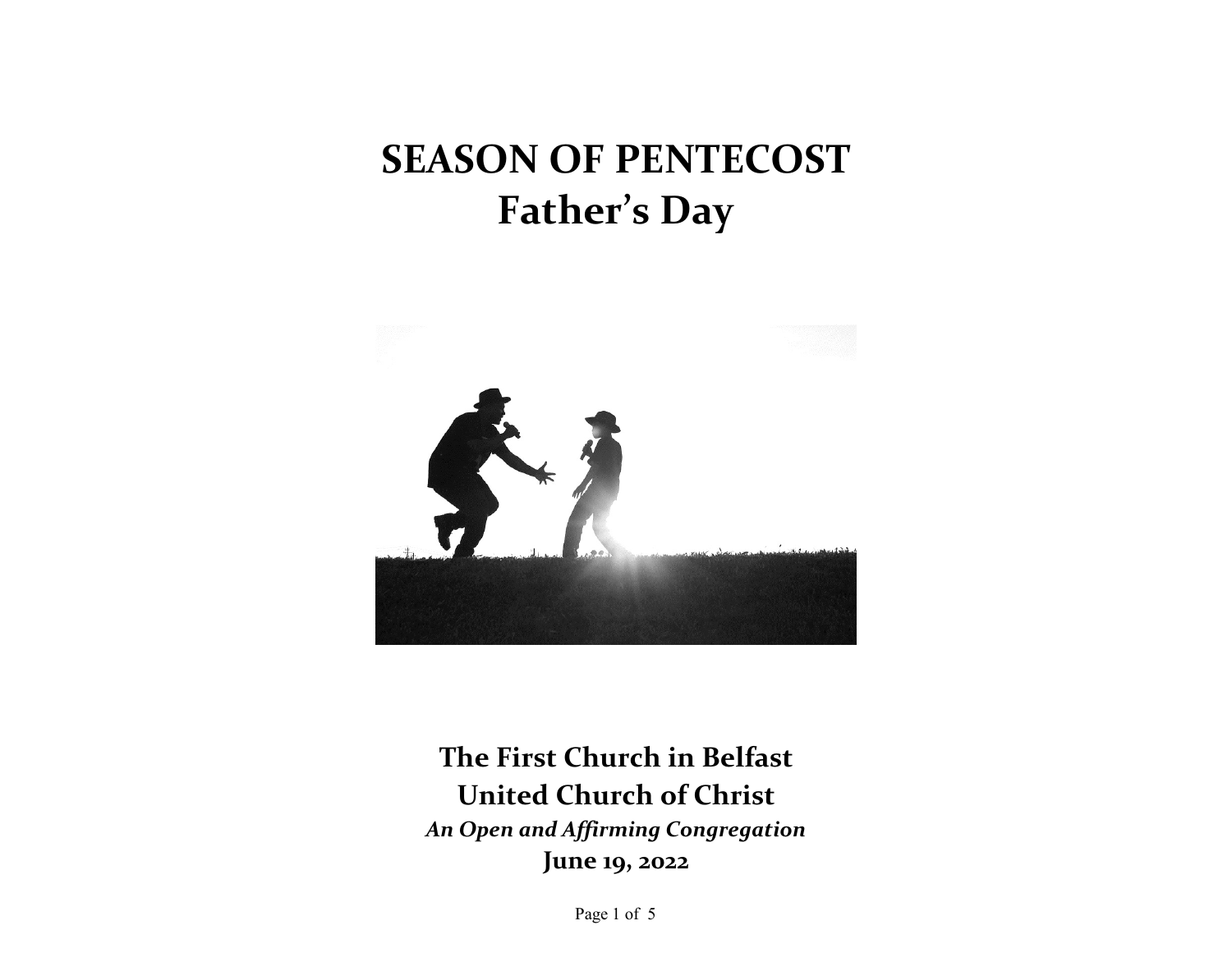#### **10:00 am**

## *WE ARE GATHERED IN*

## **WELCOME TO THE LIFE OF THE CHURCH**

**PRELUDE** Music Director: Amy Kercsmar **RECEIVING THE LIGHT**

#### **CALL TO WORSHIP**

As a deer longs for flowing streams, **so my soul thirsts for the living God.** As an ancient redwood reaches for the sky, **so my soul reaches for the living God.** As the fragile monarch seeks its way back home, **so my soul seeks for the living God.** As we yearn for a world of peace, **so my soul yearns for the living God.** Thirsting, reaching, seeking, yearning, **we come to be touched by you, Living God.** Let us worship.

## **\*OPENING HYMN** "Come, O Fount of Every Blessing" #459

## **\*PRAYER OF INVOCATION**

**RECOGNITION OF OUR GRADUATE** Riley Woodbury

**BIBLE PRESENTATION** Leah Kercsmar

## **FATHER'S DAY MEDITATION**

**Shoulders poem by [Naomi Shihab Nye](https://poets.org/poet/naomi-shihab-nye)** A man crosses the street in rain, stepping gently, looking two times north and south, because his son is asleep on his shoulder. No car must splash him. No car drive too near to his shadow.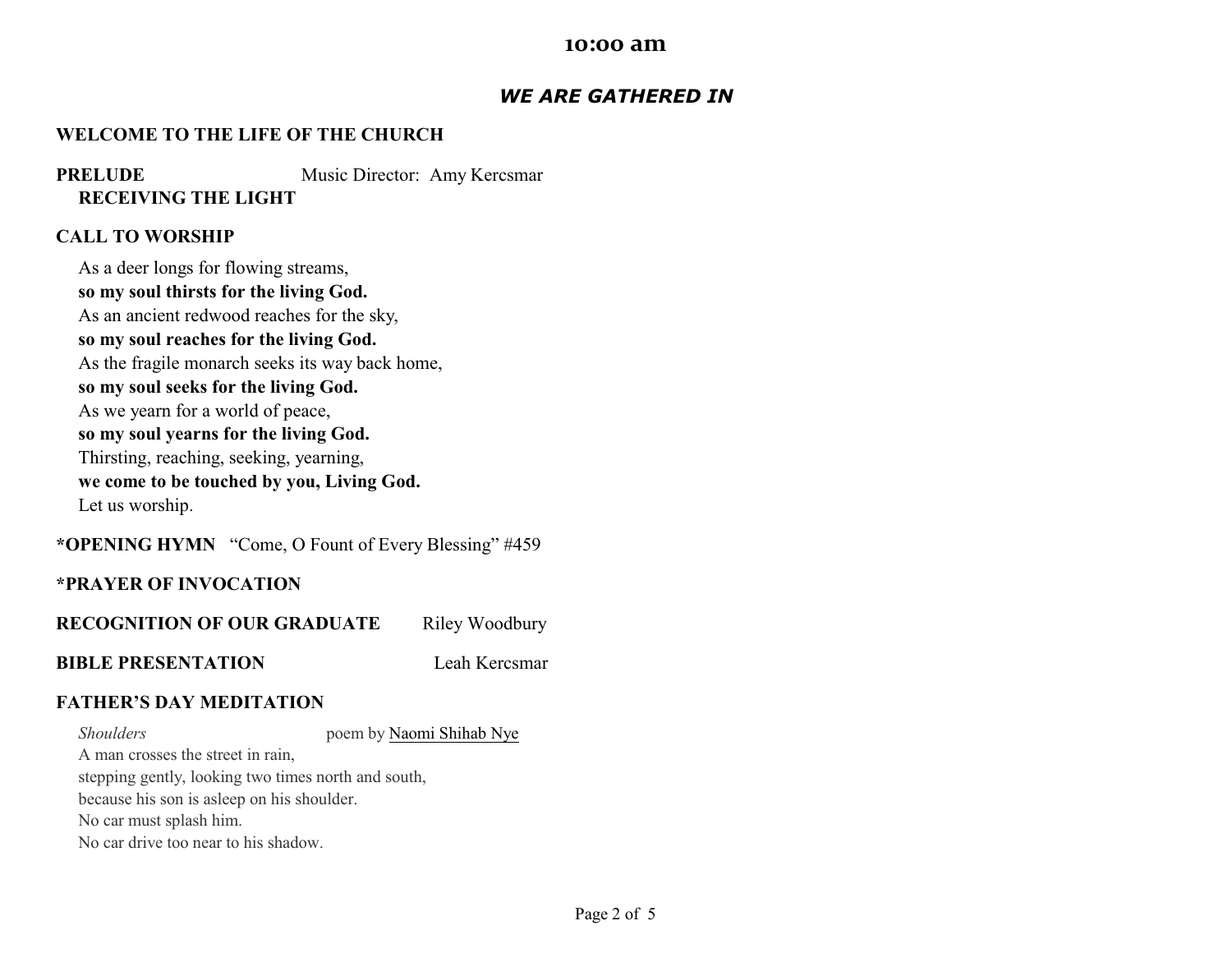This man carries the world's most sensitive cargo but he's not marked. Nowhere does his jacket say FRAGILE, HANDLE WITH CARE. His ear fills up with breathing. He hears the hum of a boy's dream deep inside him.

We're not going to be able to live in this world if we're not willing to do what he's doing with one another.

The road will only be wide. The rain will never stop falling.

**HYMN** "Where Charity and Love Prevail" #396

## **\*GREETING OF PEACE**

*Spirit of the living God, fall afresh on me.*  $(2x)$ *Melt me, mold me, fill me, use me. Spirit of the living God, fall afresh on me.*

## *WE HEAR THE WORD*

**FIRST READING** Isaiah 65:1-12

**RESPONSIVE READING** Psalm 42

**GOSPEL READING** Luke 8:26-39

**MESSAGE "***When We Turn God Away"*Rev. Joel Krueger

## *WE LIVE THE WORD*

Page 3 of 5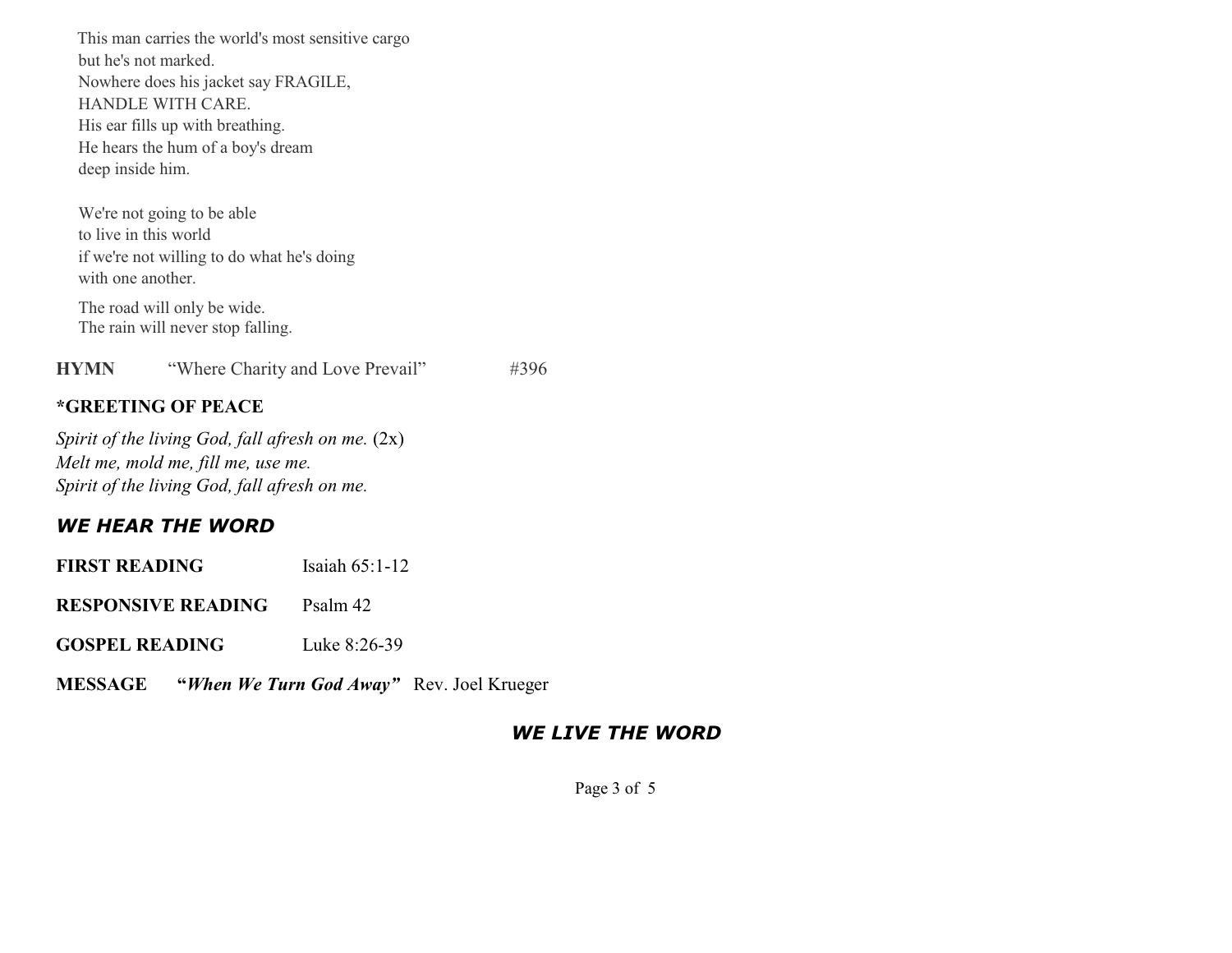## **PRAYERS OF THE PEOPLE**

*The Lord's Prayer Our Father and Mother who art in heaven, hallowed be thy name. Thy kingdom come. Thy will be done, on earth as it is in heaven. Give us this day our daily bread. And forgive us our debts, as we forgive our debtors. And lead us not into temptation, but deliver us from evil. For thine is the kingdom, and the power, and the glory forever. Amen.*

## **INVITATION TO GIVE**

#### **DOXOLOGY**

Praise God from whom all blessings flow. Praise God all creatures here below. Praise God for all that love has done.

Creator, Christ, and Spirit, one.

*(Note: The First Church honors the diverse languages of faith. Please sing with words that are meaningful to you. Other versions of the Doxology are found in our hymnal, #776-781.)*

## **PRAYER OF DEDICATION**

**Receive these offerings from your people, O God. With the help of the Holy Spirit, may we use them with wise minds and generous hearts. Increase our joy as we share all we have in the way of Christ. Amen.** 

Page 4 of 5